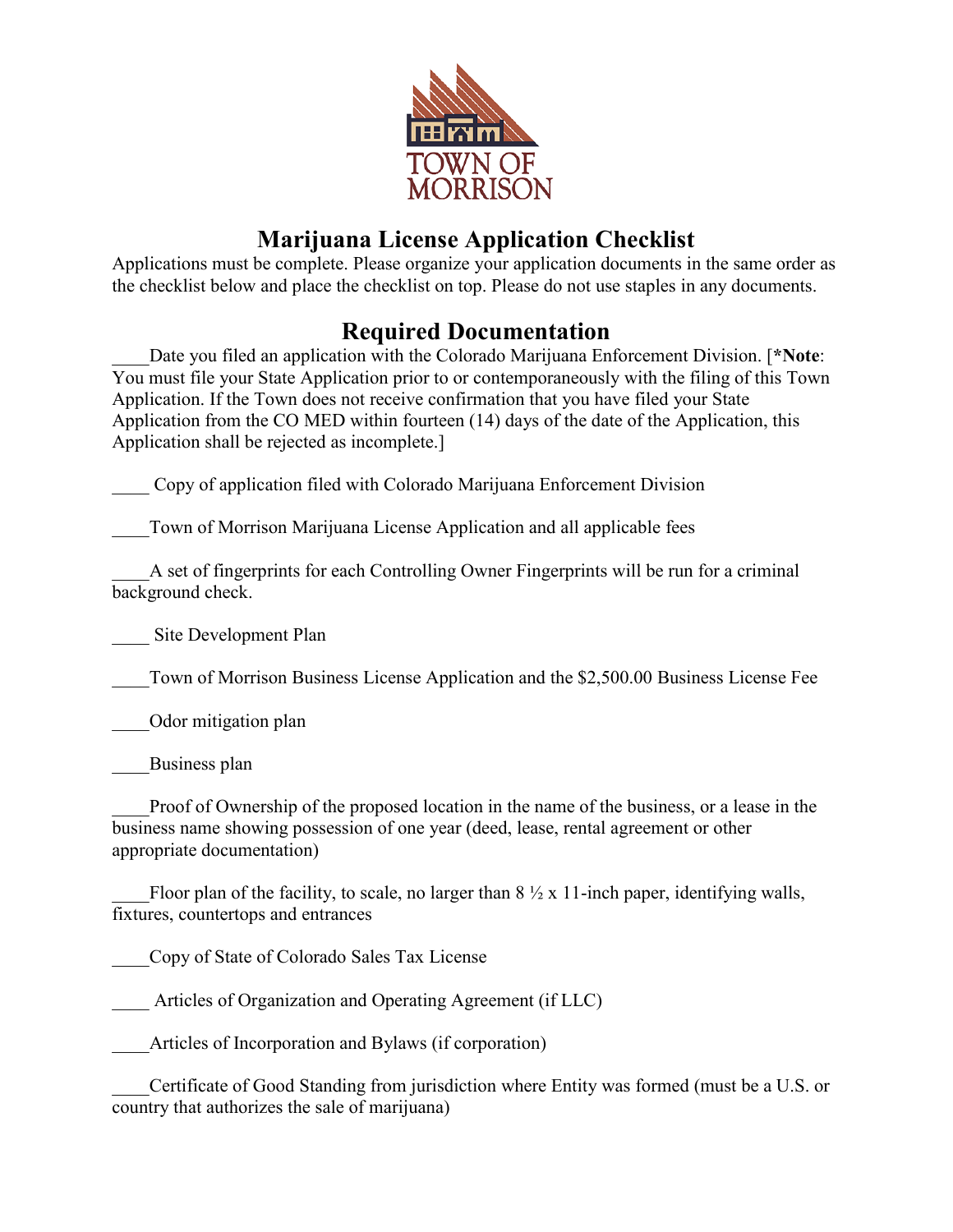Documentation evidencing authority for applicant to apply on behalf of owners with more than twenty-five percent (25%) ownership in license

\_\_\_\_Certification that Applicant and all individual Controlling Owners are not prohibited from becoming a licensee due to violating provisions of C.R.S. 44-10-307

## **Marijuana License Application**

#### **Business Information**

| Applicant Phone:                                                                                                     |                                                                               |
|----------------------------------------------------------------------------------------------------------------------|-------------------------------------------------------------------------------|
|                                                                                                                      |                                                                               |
| Applicant is: $\Box$ Agent $\Box$ Owner                                                                              |                                                                               |
|                                                                                                                      |                                                                               |
|                                                                                                                      |                                                                               |
| $\Box$ Retail Marijuana Store                                                                                        | Business is applying for (check all that apply):<br>$\Box$ Change in Location |
| $\Box$ Change in Entity Structure                                                                                    | □ License Renewal                                                             |
| $\Box$ Transfer of Ownership                                                                                         | □ Major Modification of Premises                                              |
| Business is a:<br>$\Box$ Corporation $\Box$ Individual $\Box$ Partnership $\Box$ LLC $\Box$ Association $\Box$ Other |                                                                               |
|                                                                                                                      |                                                                               |
|                                                                                                                      |                                                                               |
| Business Phone Number:                                                                                               |                                                                               |
| Business Website:                                                                                                    |                                                                               |
| Will you provide online ordering and pick up? ____Yes ____ No                                                        |                                                                               |